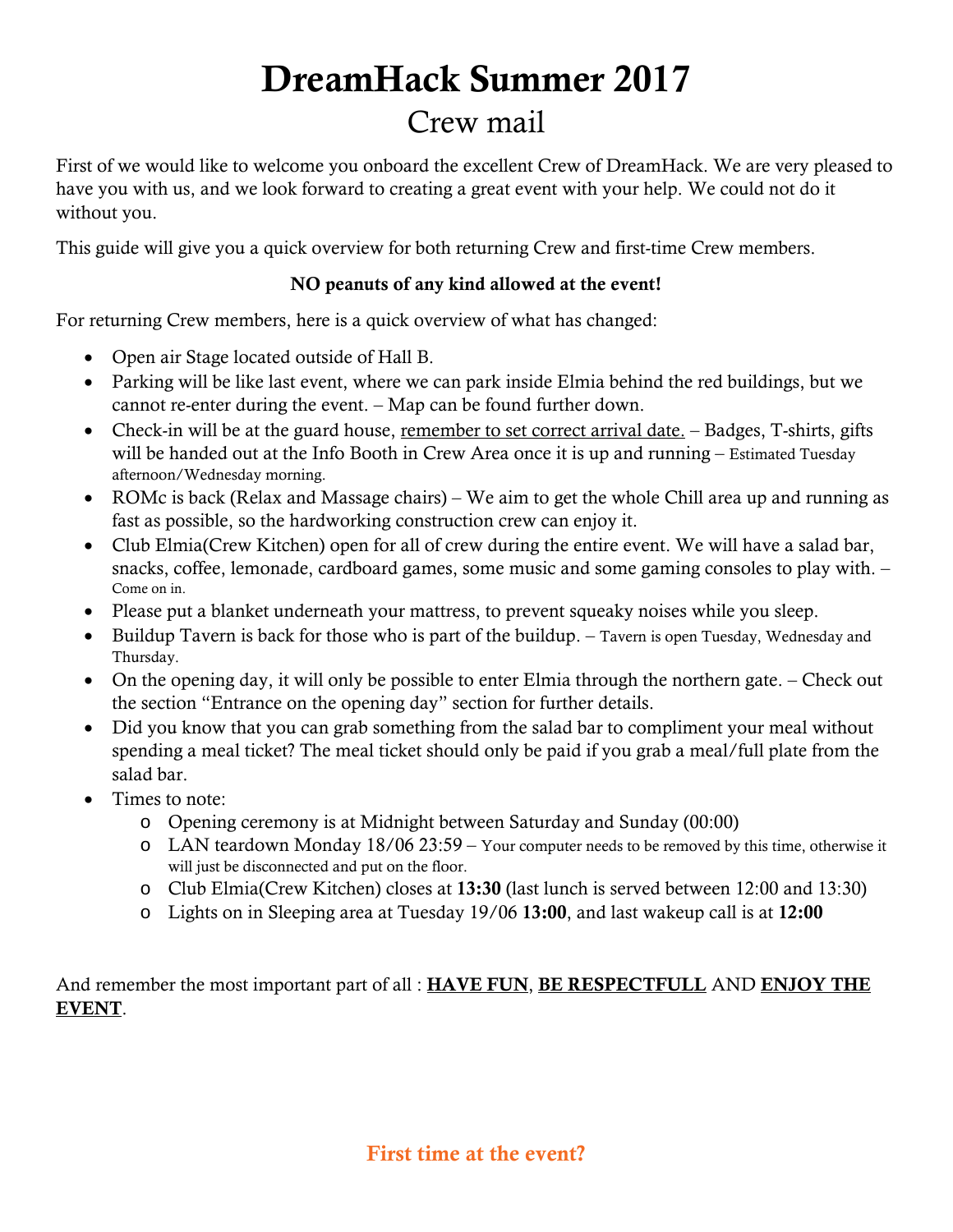We welcome you to your first time at DreamHack as Crew. We hope you will enjoy and take in the whole experience. This event guide will feature almost everything you need to know about your first time as Crew. If you should have any further questions after reading this, send an email to [admin@famdam.dk](https://convateccloud-my.sharepoint.com/personal/lars_damgaard_convatec_com/Documents/DreamHack/admin@famdam.dk) or post in the DreamHack Crew [Facebook](https://www.facebook.com/groups/3992694462/) group.

Please make sure that you go to crew.dreamhack.se and fill out your arrival date. This is very important, as this will grant you access to the event on the correct day. This will also ensure that we have ordered enough food for you to be able to enjoy a healthy meal. If you cannot set the right arrival date, talk to your TL.

As a volunteer Crew for DreamHack you represent the event and the brand. Therefore, we want to remind you to think about how you act towards our visitors and sponsors. We hope that you will respect this, and that you will provide our participants with the great service that they are used to at our event.

We hope that you will have a great first time at DreamHack and want to welcome you to the largest computer festival in the world!

If you have any questions or concerns, please reach out to your TL(Team Leader). They will be happy to help you in any way and guide you to the correct answer/solution.

#### Plan your trip

The event will be held at the Elmia convention halls in Jönköping. Getting to Jönköping is quite easy, there are trains and busses coming from every major city and to find a trip, try [http://www.sj.se](http://www.sj.se/) or ask in our commuting travel forum on crew.dreamhack.se!

To get to Elmia from the bus/train station, all you have to do is take the Red 1 (That's red bus number one) towards Huskvarna, and get off at the Rosenlundsbadet or Elmia station!

We also have put together a packing list for you, which contains all of the things you need at the event. Remember to pack for cold floors with fluctuating temperatures, concrete floors might get very cold in the winter.

You can find the packing list here:

[https://crew.dreamhack.se/forum/F!2eA!2eQ!2e/Stora\\_packlistan?page=0](https://crew.dreamhack.se/forum/F!2eA!2eQ!2e/Stora_packlistan?page=0%20)

You should also remember to shower regularly, and to take care of yourself even though you are going to be working a lot. We don't want you to break.

# Entrance on the opening day

On the opening day, you will not be able to enter through the normal gate near Hall C/D, you need to follow the below map and enter through the Northern Gate near Hall A. On the opening day there will be enormous traffic, and there will be other activities near Elmia other than DreamHack, so please be aware of the signs and traffic personal guiding you.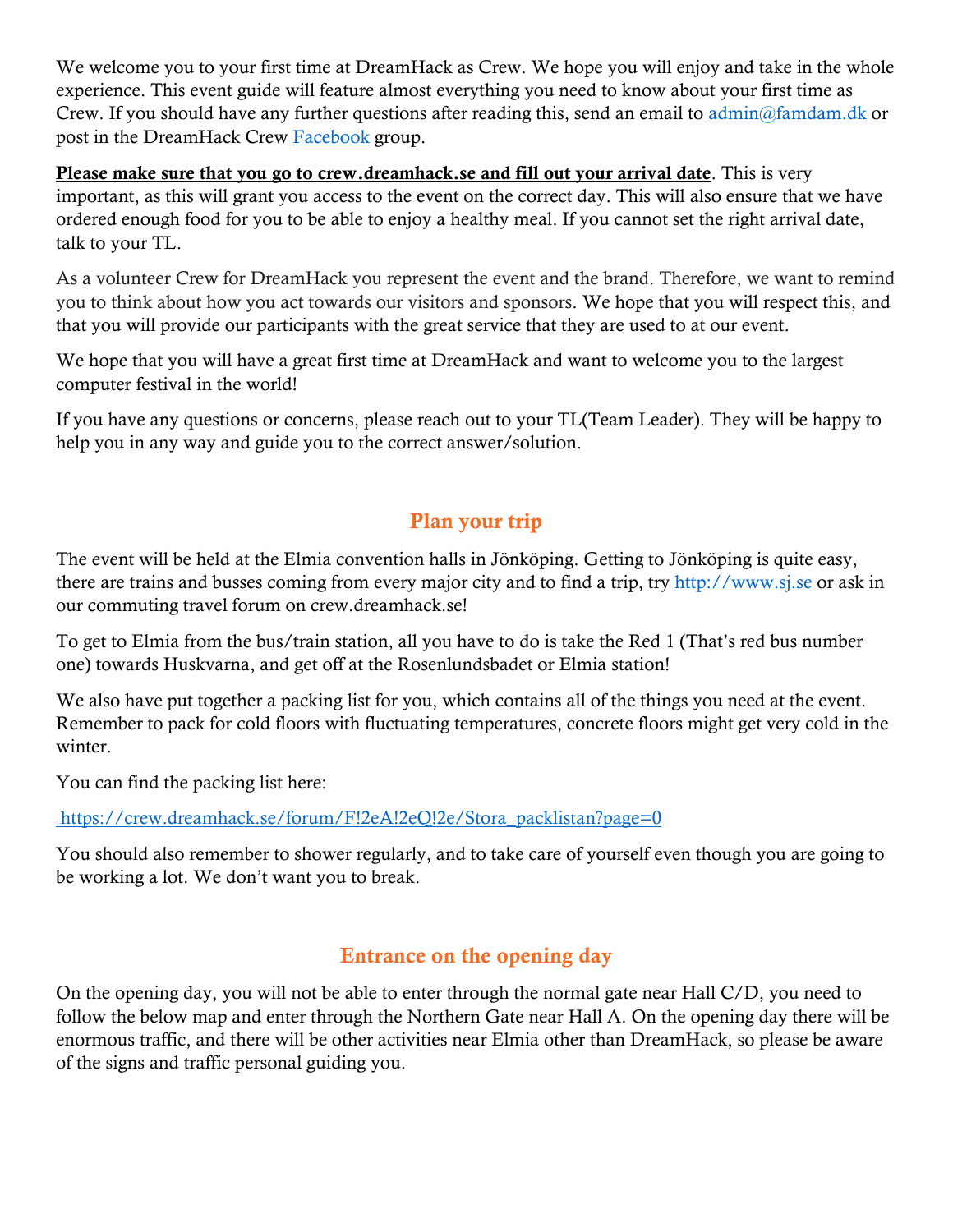

#### Parking

If you do not need to move your car during the event, you can park inside the ELMIA fence. There will be a special parking spot for this, you cannot park near the halls. The map below details where you can park during the event, and which route you should take to get there.

Make sure that you grab a free parking permit, they will be available at the Crew information desk in the Crew area. Otherwise you might have to pay for your parking. If you should need to move your car during the event, you can always exit Elmia. After this you cannot enter again and will need to park outside of the fence. The outside parking will yet again be on the field behind Racketcentrum, and your parking permit will only be valid at this site. This means that if you park in the lots around the Elmia hall, you might be subject to a parking fine.

#### Check-In

To better accommodate new Crew, and ensure that only authorized personal is on premise, we have decided to move the Check-In area to the guardhouse. This means that no one can enter the premise without being checked-in. Remember to put in the correct arrival date on your profile in Crew Corner (crew.dreamhack.se). Only valid persons will be allowed entrance on premise.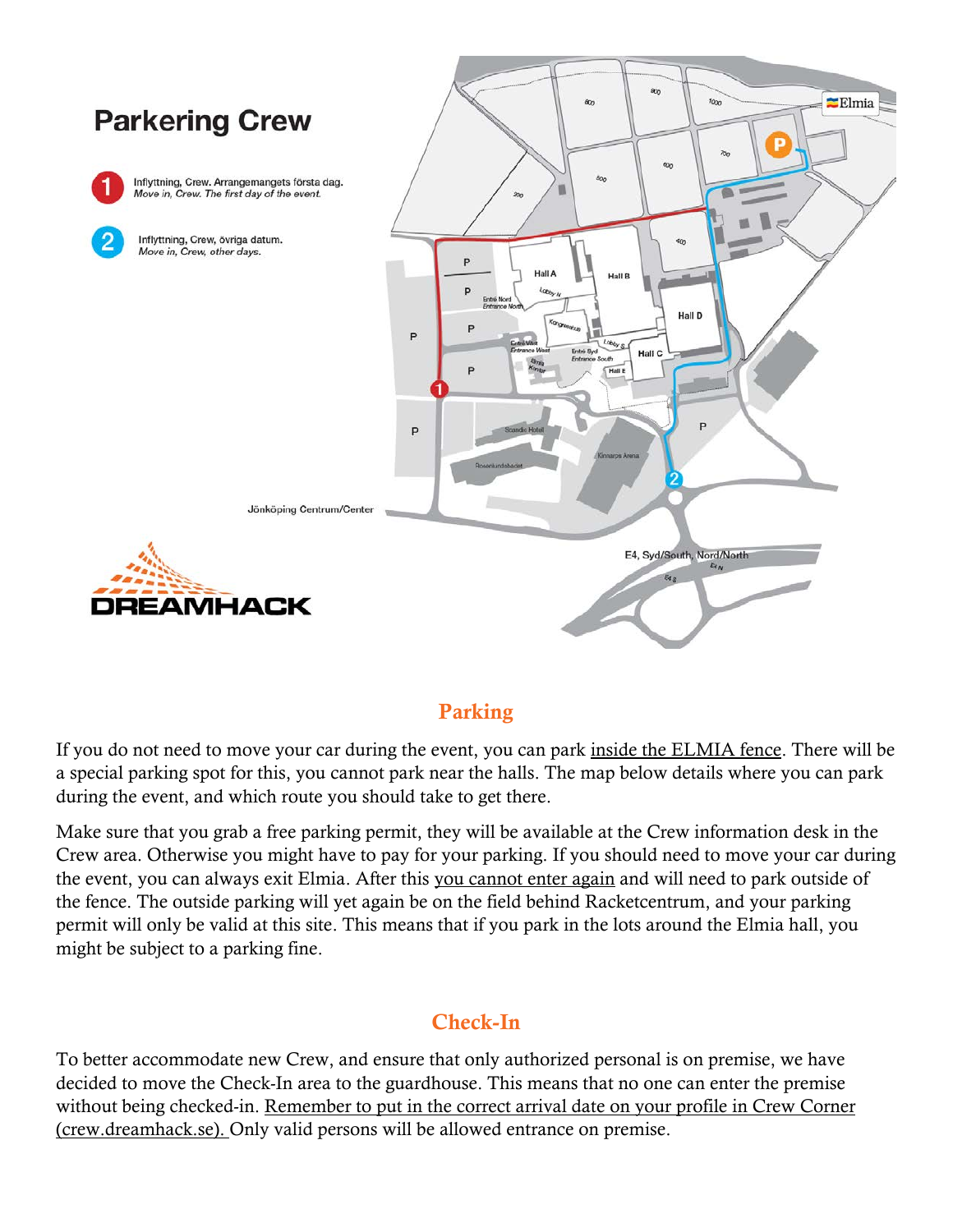#### Crew Area

This event we will continue to have a high level of security around the Crew Area, which means that everyone wishing to enter the Crew Area will need a BADGE AND BRACELET to enter. That includes people with guest passes, they will no longer be able to enter Crew Area, since this is meant to be a place for the people that keep DreamHack running, and seeing those who do not work there being able to take advantage of the benefits of being Crew has created a lot of irritation amongst the Crew who spend the better part of a week building and managing the event.

Crew-LAN will remain in Crew area, so you will be able to bring your computer and set it up to battle other Crew members/participants in the games of your choosing, like always.

#### Chill Area

DreamHack is putting an increased focus of the care and well-being of our hardworking Crew. So, this event we have moved things around a bit, to make more room for the Chill Area. We will beef up the comfort of the Chill area, and have small events / competitions just for Crew. Details about the activities will be listed on the Monitor at Info booth.

It is NOT permitted to sleep in the Chill Area. Anyone who fancies a quick nap, will gently be poked and asked to go to bed. Failure to comply with the gently poke from any Crew member, will allow the use of more creative solution. (Cold water, face painting, pictures, ect…) We strongly recommend that you follow the guidelines and the kind recommendations of your fellow Crew members. Chill Area is meant to be open for every Crew members, and no one should feel left out, or not feel welcome.

We will also be sharing some games that will be able to be played at Club Elmia(Kitchen), and after the servings, Club Elmia will also transform into a more relaxing area.

We look forward to welcome you to a more pleasant and relaxing Crew Area.

# Sleeping Area

This event we will try to dampen the noise from outside of sleeping area, and create a new entrance system to the sleeping halls, to ensure that our hardworking Crew gets a well-deserved sleep without interruptions, so we expect to have an overall much quieter setup for the sleeping halls.

We will continue to enforce the policies about Cellphones and general noise from within the sleeping area. Please be mindful of your actions, as not all are working on the same schedule, and we all need our sleep. So please take care of your Crew comrades, and make as little noise as possible within the Sleeping Area.

NO alarms, sound or flashing displays (gaming, movies, ect) in the sleeping area. Cellphone should be in complete quiet mode. During the building period, alarms will be permitted. From 22:00 on the day before the event starts, no cellphone or other alarms will be permitted to be used in the sleeping area.

If you need to be woken up at a certain time, you will be able to book being woken up at Crew Information Booth. You specify a time, and one of our staff will be in to wake you up at that time (+- 10 minutes). If we find cellphones in the sleeping area that are ringing, we will confiscate them and they can be reclaimed at the Crew Information booth.

The only exception for this is the sleeping area in hall E, where cellphone alarms will be permitted.